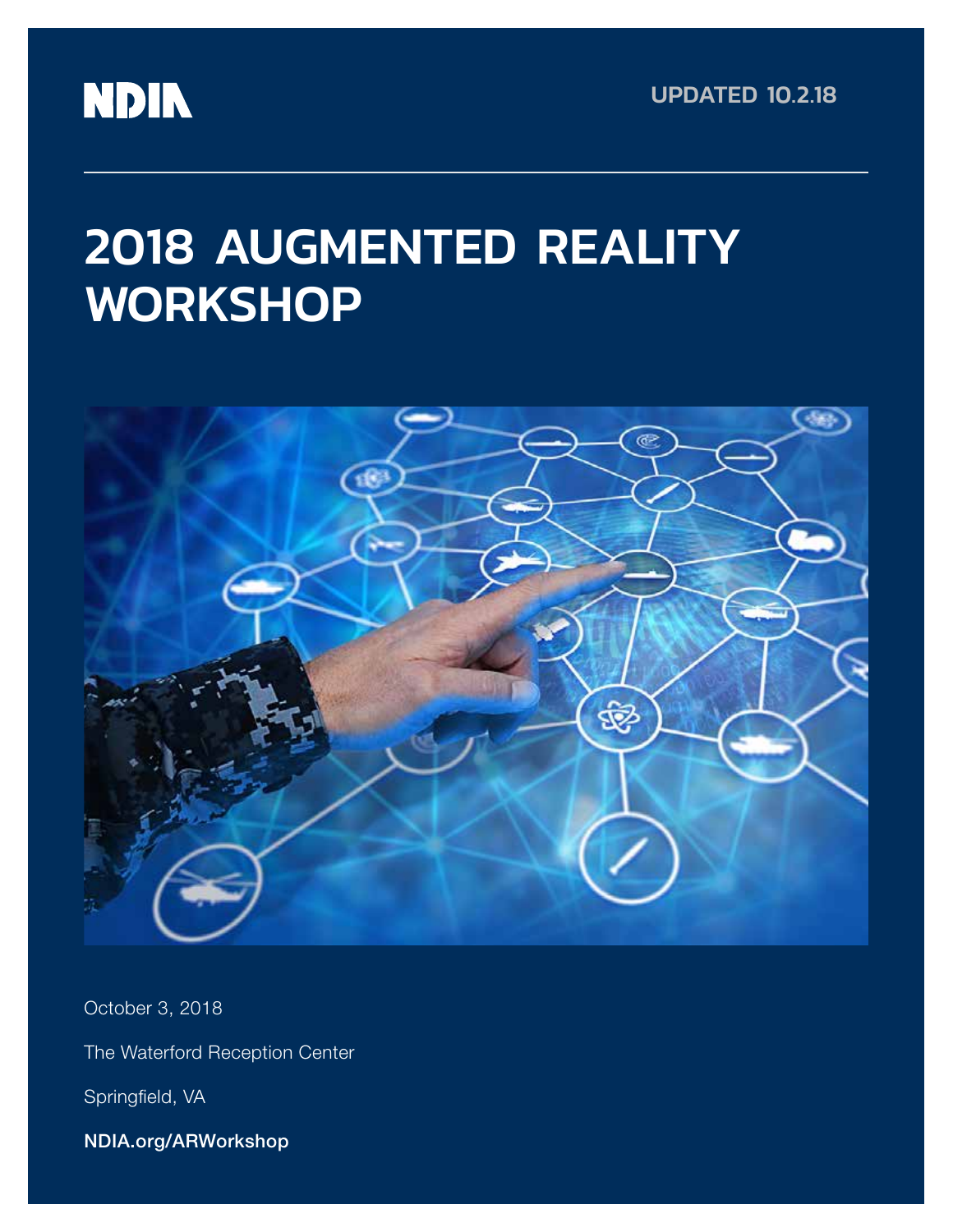

Maj Gen Jim H. Keffer, USAF (Ret)

Advisor

Brig Gen Guy M. Walsh, USAF (Ret)

Advisor

Scott Goldstein, PhD

Advisor

Jeff Moulton Advisor

# CYBER-AUGMENTED OPERATIONS DIVISION

#### WHO WE ARE

## **NDIN** WHO WE ARE

The Cyber-Augmented Operations Division focuses on harnessing the power of cyberrelated technologies (such as high-speed processing, agile spectrum electronics and information algorithms) to deliver speed and automation to create both tactical and operational advantages in military operations. CAO technologies will expand as

innovators reveal the potential for cyberspace beyond support for intelligence and traditional military operations.

# TABLE OF **CONTENTS**

The National Defense Industrial Association is the trusted leader in defense and national security associations. As a 501(c)(3) corporate and individual membership association, NDIA engages thoughtful and innovative leaders to exchange ideas, information, and capabilities that lead to the development of the best policies, practices, products, and technologies to ensure the safety and security of our nation. NDIA's membership embodies the full spectrum of corporate, government, academic, and individual stakeholders who form a vigorous, responsive, and collaborative community in support of defense and national security. For more information, visit NDIA.org

| WHO WE ARE <b>WARD MEDICAL MEDICAL PROPERTY</b> |
|-------------------------------------------------|
| <b>EVENT INFORMATION  3</b>                     |
| AGENDA  4                                       |
|                                                 |
| <b>DEMONSTRATION INFORMATION 8</b>              |
| <b>VENUE MAP 10</b>                             |



# EVENT INFORMATION

| <b>LOCATION</b>                              | The Waterford Reception Center<br>6715 Commerce Street<br>Springfield, VA 22150                                                                                                                                                                                                                                                  |  |
|----------------------------------------------|----------------------------------------------------------------------------------------------------------------------------------------------------------------------------------------------------------------------------------------------------------------------------------------------------------------------------------|--|
| <b>EVENT WEBSITE</b>                         | NDIA.org/ARWorkshop                                                                                                                                                                                                                                                                                                              |  |
| <b>WIFI</b>                                  | Network: H20Guest<br>Password: waterfordguest                                                                                                                                                                                                                                                                                    |  |
| <b>ATTIRE</b>                                | Civilian: Business<br>Military: Uniform of the day                                                                                                                                                                                                                                                                               |  |
| <b>SURVEY AND</b><br><b>PARTICIPANT LIST</b> | You'll receive via email a survey a<br>Please complete the survey, whic                                                                                                                                                                                                                                                          |  |
| <b>EVENT CONTACT</b>                         | <b>General Event</b><br>Reneé Despot<br>Meeting Manager<br>(703) 247-2599<br>rdespot@ndia.org                                                                                                                                                                                                                                    |  |
| <b>PLANNING</b><br><b>COMMITTEE</b>          | Lauren Hamburg-<br>Marble<br><b>Augmented Reality</b><br><b>Business Development</b><br>Lead, Newport News<br>Shipbuilding (NNS)                                                                                                                                                                                                 |  |
| <b>SPEAKER GIFTS</b>                         | In lieu of speaker gifts, a donatic                                                                                                                                                                                                                                                                                              |  |
| <b>HARASSMENT</b><br><b>STATEMENT</b>        | NDIA is committed to providing a<br>and verbal harassment. NDIA wi<br>limited to harassment based on<br>sexual orientation. This policy ap<br>meetings and events. Harassme<br>intimidation, stalking, following, i<br>of talks or other events, inapprop<br>requested to cease harassing be<br>as grounds for revoking access t |  |



rvey and list of attendees (name and organization) after the conference. which helps make our event even more successful in the future.

#### Agenda Daniel Lung

Program Coordinator, Program Development (703) 247-9476 dlung@ndia.org

Gregory Domer Staff Engineer, Augmented Reality Consortium Lead, Honeywell FM&T

Jason Ingalls Founder & CEO, Ingalls Information Security

onation is being made to the Fisher House Foundation.

iding a professional environment free from physical, psychological DIA will not tolerate harassment of any kind, including but not ed on ethnicity, religion, disability, physical appearance, gender, or licy applies to all participants and attendees at NDIA conferences, issment includes offensive gestures and verbal comments, deliberate ving, inappropriate photography and recording, sustained disruption appropriate physical contact, and unwelcome attention. Participants ing behavior are expected to comply immediately, and failure will serve cess to the NDIA event.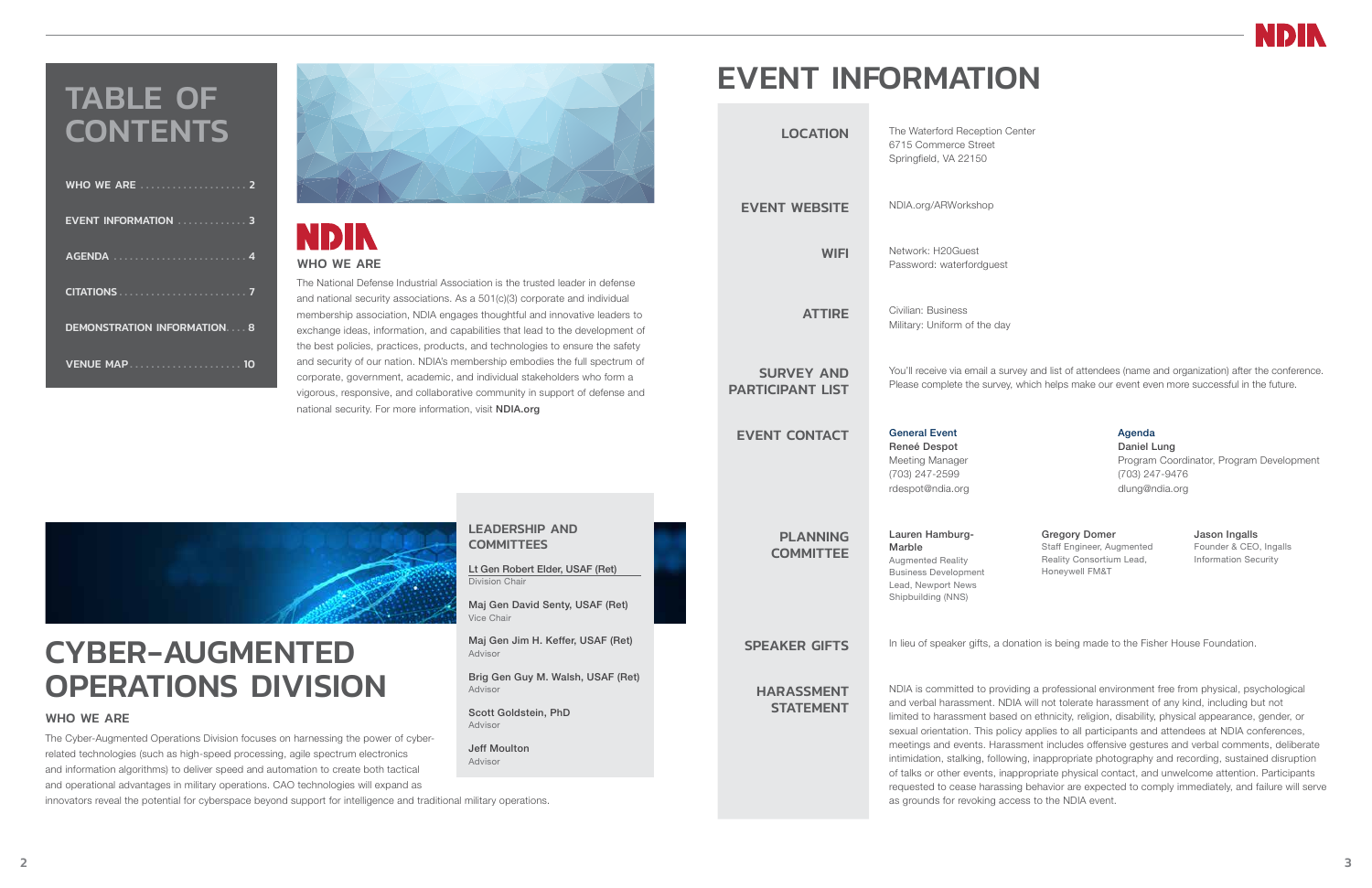## AGENDA

## WEDNESDAY, OCTOBER 3

7:00 am – 4:30 pm REGISTRATION FOYER

#### 7:00 – 8:00 am NETWORKING CONTINENTAL BREAKFAST MILLER BALLROOM

8:00 – 8:15 am WELCOME REMARKS SINGLETON BALLROOM

> Dr. Heather Havens Vice President, Program Development, NDIA

8:15 – 8:30 am **GUEST SPEAKERS** 

SINGLETON BALLROOM

Lauren Hamburg-Marble Augmented Reality Business Development Lead, Newport News Shipbuilding (NNS)

Gregory Domer Staff Engineer, Augmented Reality Consortium Lead, Honeywell FM&T

8:30 – 9:30 am PRODUCT DEMONSTRATION LIGHTNING ROUNDS SINGLETON BALLROOM

9:30 – 10:30 am IDENTIFYING OPPORTUNITIES FOR AR SOLUTIONS PANEL SINGLETON BALLROOM

Lauren Hamburg-Marble

*Moderator*

#### Augmented Reality Tool for Air Force Air Mobility Command (AMC) Aircraft Maintainers Mike Smith

Senior Technical Specialist, ICF

#### Augmented Reality for Mission Planning and Rehearsal

Heather Roy Research Psychologist, Human Research Engineering Directorate, ARL

#### Remote Collaboration with Mixed Reality

Raven Zachary Founding Partner, Object Theory

### Army RDECOM Chemical Biological Center, Practical Application of Augmented Reality

Don Lail, Jr. Multimedia Specialist, Chemical-Biological Center, RDECOM

#### 10:30 – 11:30 am PRODUCT DEMONSTRATIONS AND NETWORKING BREAK GIBSON BALLROOM

11:30 am – 12:30 pm DESIGN CONSIDERATIONS FOR AR PANEL SINGLETON BALLROOM

> Gregory Domer *Moderator*

### Registration Considerations and Approaches for Augmented Reality

William Wright

Director, Integrated Systems, General Dynamics Applied Physical Sciences

### Design and Development Considerations for Architecting and Scoping Mixed Reality

## Experiences and Solutions

Jason Renfroe Creative Director, Microsoft

How to Select the Correct AR Device for the Solution Jeffrey Fisher

Virtual Reality Lab Manager, National Institute for Aviation Research, Wichita State University

### Reconciling the Science and Practice of Extended Reality Training

Janet Spruill Vice President of Programs, Aptima, Inc.

12:30 – 1:30 pm LUNCH

MILLER BALLROOM

1:30 – 2:30 pm PROJECT MANAGEMENT METHODS PANEL SINGLETON BALLROOM

> Lauren Hamburg-Marble *Moderator*

Improving Workforce Development Using Augmented Reality: An Agile Project Management Perspective Mia Joe Senior Project Manager, Educational Technology, Huntington Ingalls Industries, Newport News Shipbuilding

Where Do We Start? Key Considerations for Augmented Reality Applications in a Sensitive Environment

Shelley Peterson Principal Investigator – AR/MR, Lockheed Martin

Standard Process for Augmented Reality Assisted Assembly Paul Runyan Electrical Engineer, Process Automation Group, Honeywell FM&T

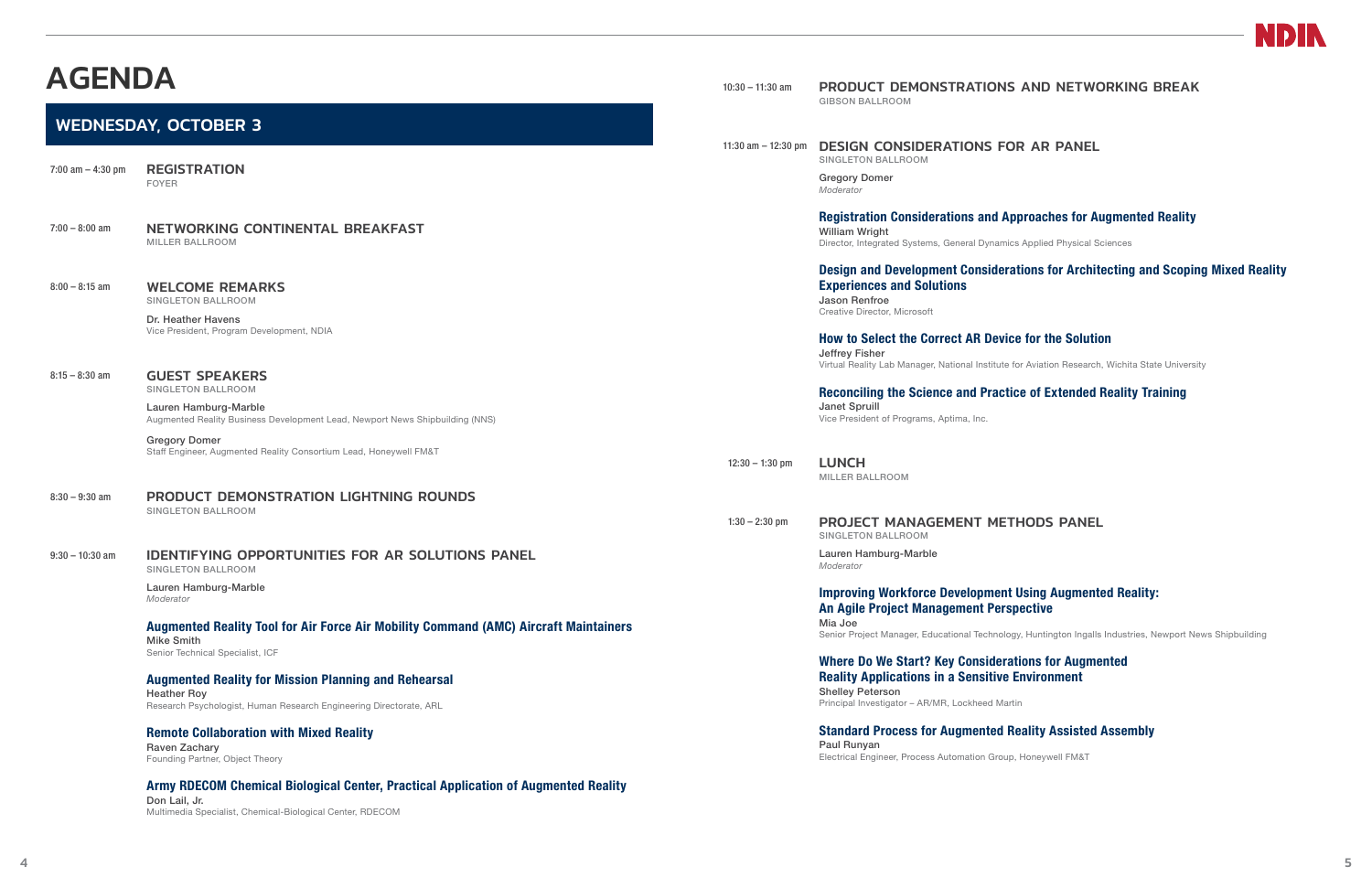### 2:30 – 3:30 pm USER TESTING, ACCEPTANCE AND FEEDBACK PANEL

SINGLETON BALLROOM

Gregory Domer *Moderator*

#### Augmented Reality Assisted Assembly: A Usability Study

Eric Cornwell Electrical Engineer, Kansas City National Security Council

### Augmented Reality for Energy Resilience

Brigitte Taylor Senior Consultant, Booz Allen Hamilton

### Joint and Coalition Warfighter Experiences in Augmented Reality

Kevin Seavey Military Analyst, Joint Staff J6's Bold Quest Event

#### Practical AR Design Considerations

Richard Congdon Solutions Architect, SAIC

### 3:30 – 4:30 pm INFORMATION ASSURANCE AND CYBERSECURITY

CHALLENGES FOR AR PANEL SINGLETON BALLROOM

Jason Ingalls *Moderator*

#### DoD Authorization Process for Augmented Reality

Brandi Pickett Risk Management Consultant, Ingalls Information Security, LLC

#### Augmented Reality Design Considerations for Secure Environments

Joshua Burns Simulations Engineer and Deputy Augmented Reality Consortium Lead, Honeywell FM&T

#### Augmented Reality Tools for Nuclear Facilities Dr. David Mascarenas

Research Engineer, Los Alamos National Laboratory (LANL)

Joe, M. • Picardo, A. V. . . . . . . . Table 3 Newport News Shipbuilding

Hale, K. • Lombana, A.......... Table 4 Design Interactive, Inc.

 $Carawav, E.$ .... Logistics Management

#### 4:30 – 6:00 pm PRODUCT DEMONSTRATIONS AND NETWORKING RECEPTION GIBSON BALLROOM

Piazza, R. . . . . . . . Booz Allen Hamilton

Parsons, J. . Segal PTC

The NDIA has a policy of strict compliance with federal and state antitrust laws. The antitrust laws prohibit competitors from engaging in actions that could result in an unreasonable restraint of trade. Consequently, NDIA members must avoid discussing certain topics when they are together at formal association membership, board, committee, and other meetings and in informal contacts with other industry members: prices, fees, rates, profit margins, or other terms or conditions of sale (including allowances, credit terms, and warranties); allocation of markets or customers or division of territories; or refusals to deal with or boycotts of suppliers, customers or other third parties, or topics that may lead participants not to deal with a particular supplier, customer or third party.

## DEMONSTRATIONS

Blythe, J. .................... Table 1 Spacemark Labs, Inc.

Burwell, J. ................... Table 2 Bohemia Interactive Simulations

> Toppel, S. .................... Table 7 AVATAR Partners, Inc.

| Table 5<br>t Institute     | Wright, W.  Table 9<br><b>General Dynamics Applied Physical Sciences</b> |  |  |
|----------------------------|--------------------------------------------------------------------------|--|--|
| Table 6                    | <b>Zachary, R</b> Table 10<br>Object Theory                              |  |  |
| Table 7                    |                                                                          |  |  |
| 0al. D. Table 8 $^{\circ}$ |                                                                          |  |  |

#### Blythe, J.

Spacemark, Augmented Reality Mobile App, Relevant to Two Areas of Focus: Emergency Management/Disaster Relief and Covert Communications

#### Burns, J.

Augmented Reality Design Considerations for Secure Environments

Burwell, J. Development of an Augmented Reality Visual System for Air Crew Training

Caraway, E. • Marina, J. LMI's Augmented Reality Solutions for Spatial Planning and Training

Congdon, R. Practical AR Design Considerations

Cornwell, E. Augmented Reality Assisted Assembly: A Usability Study

Fisher, J.

How to Select the Correct AR Device for the Solution

Hale, K. • Johnston, M.

AUGMENTOR, Using AR to Replicate Experts and Share Knowledge Across the Enterprise

#### Joe, M.

Improving Workforce Development Using Augmented Reality; An Agile Project Management Perspective

# Lail, D.W.



Practical Application of Augmented Reality

Mascarenas, D. Augmented Reality Tools for Nuclear Facilities

Peterson, S.

Where Do We Start? Key Considerations for Augmented Reality Applications in a Sensitive Environment

#### Piazza, R. • Dendiu, R. • Schou, D. • Malone, K.

Manifest - Bringing Mixed Reality to the Warfighter

Pickett, B.

DoD Authorization Process for

Augmented Reality

#### Renfroe, J. • Cooper, P. • O'Brien, J. • Silverman, D.

Design and Development Considerations for Architecting and Scoping Mixed Reality Experiences and Solutions

#### Roy, H. • Gamble, K. • Kase, S. • Su, S.

Augmented Reality for Mission Planning and Rehearsal

Runyan, P.

Standard Process for Augmented Reality Assisted Assembly

Seavey, K • Reitz, E. Joint and Coalition Warfighter Experiences in Augmented Reality

Smith, M. • Barnieu, J. Augmented Reality Tool for Air Force Air Mobility Command (AMC) Aircraft Maintainers

#### Spruill, J. • Beaubien, J. • Oster, E. • Lynch, S.

Reconciling the Science and Practice of Extended Reality Training

Taylor, B. • Angle, B. • Gonzalez, T.

Augmented Reality for Energy Resilience

#### Toppel, S. • Martin, J. • Brooke, M.

Improving Unit Readiness with High Fidelity Augmented Reality for Reduced Maintenance Errors and Time on Task

#### Wade, S. • Baker, B.

Augmented Reality Experiences and Smart-Connected Learning Environment

Wright, W.

Registration Considerations and Approaches for Augmented Reality

#### Wright, W. • Heath, D.

Markerless Augmented Reality for Inspection and Repair Operations

Zachary, R. Remote Collaboration with Mixed Reality

# FULL ABSTRACT CITATIONS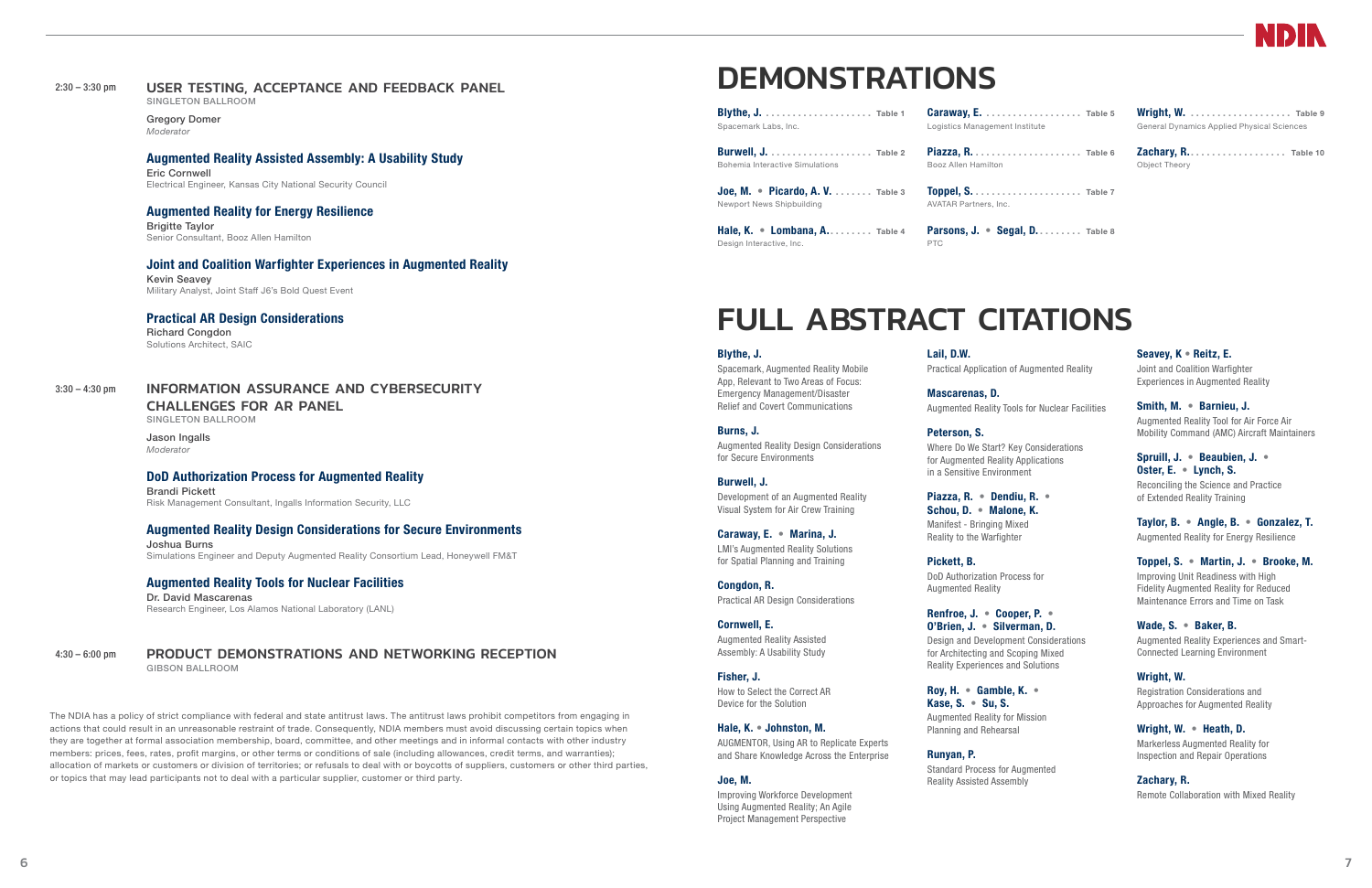

TABLE 8

# PRODUCT DEMONSTRATION DESCRIPTIONS

#### AVATAR PARTNERS, INC. TABLE 7

#### Improving Unit Readiness with High Fidelity Augmented Reality for Reduced Maintenance Errors and Time on Task

Presented by: CDR Scott Toppel

Product Description: The Augmented Reality Maintenance Aid (ARMA) demonstration uses a Hololens with Vuforia-enabled object tracking technology to walk a user through a wire trace, troubleshooting, and repair maintenance task.

Product Description: The demo will feature videos of the Augmented Reality Visual System that will support pilot training.

### **BOOZ ALLEN HAMILTON TABLE 6**

### BOHEMIA INTERACTIVE

#### **SIMULATIONS** TABLE 2

#### Development of an Augmented Reality Visual System for Air Crew Training

Presented by: John Burwell

**Product Description:** Users will build circuitry wearing Hololens using the Manifest application. Users will interact with video tutorials, step by step instructions, and augmented reality overlays, showing relevant circuit locations to complete this 3-5-minute task.

### **DESIGN INTERACTIVE, INC.** TABLE 4

### GENERAL DYNAMICS APPLIED **PHYSICAL SCIENCES** TABLE 9

#### Manifest – Bringing Mixed Reality to the Warfighter

Presented by: Robert Piazza

Product Description: This demonstration will describe how a simple tablet-based augmented reality application is helping Bath Iron Works decrease the costs associated with inspection and repair of shipboard equipment.

Product Description: LMI will demo the ARCP and ARCT applications on HoloLens to show how AR can provide cost effective ways to plan and train. Attendees will be able to experience demos through the headset and LMI will stream the experience to a display for a wider audience.

### NEWPORT NEWS SHIPBUILDING TABLE 3 PTC

#### AUGMENTOR, Using AR to Replicate Experts and Share Knowledge Across the Enterprise

Presented by: Kelly Hale and Andres Lombana

Product Description: The demonstration will provide a handson opportunity to experience three AR applications developed for the shipbuilding industry:

Product Description: AUGMENTOR: Tool which affords creation of AR maintenance troubleshooting procedures for knowledge sharing. Attendees will see how easy it is to create videos, take pictures, and insert holograms for use in operational procedures and training modules.

Product Description: Prism by Object Theory is a mixed reality application that allows collaboration in real time from remote locations. It includes support for customized avatars, display of 3D models at table top and true scale sizes, spatial audio chat, and annotations.

#### Markerless Augmented Reality for Inspection and Repair Operations

Presented by: David Heath

### LOGISTICS MANAGEMENT

### INSTITUTE TABLE 5

#### LMI's Augmented Reality Solutions for Spatial Planning and Training

Presented by: Ethan Caraway

Product Description: Utilizing 2 smart devices and 1 laptop, the audience will participate in the process of creating and viewing 'Marks' at both an individual and command level, as well as communication between the devices, simulating a real-world scenario.

# PRODUCT DEMONSTRATION HOURS

NETWORKING BREAK 10:30 – 11:30 am

NETWORKING RECEPTION

4:30 – 6:00 pm

#### Improving Workforce Development Using Augmented Reality; An Agile Project Management Perspective

Presented by: Mia Joe and Aris Vincent Picardo

- Electrical Trainer AR application
- Absence of Voltage AR application
- JLG Boom Operator AR application

#### **OBJECT THEORY** TABLE 10  $\overline{\phantom{a}}$

#### Remote Collaboration with Mixed Reality

Presented by: Raven Zachary

Augmented Reality Experiences and Smart-Connected Learning Environment

Presented by: John Parsons and David Segal

- Product Description: The demonstration will showcase PTC Industrial Augmented Reality and Internet of Things solutions and best practices adopted in Aerospace and Defense industry.
	- Cirrus Jet AR preflight check and maintenance analysis
	- F-16 AR Experience

### SPACEMARK LABS, INC. TABLE 1

Spacemark, Augmented Reality Mobile App Relevant to Two Areas of Focus: Emergency Management/Disaster Relief and Covert Communications

Presented by: Juliette Blythe

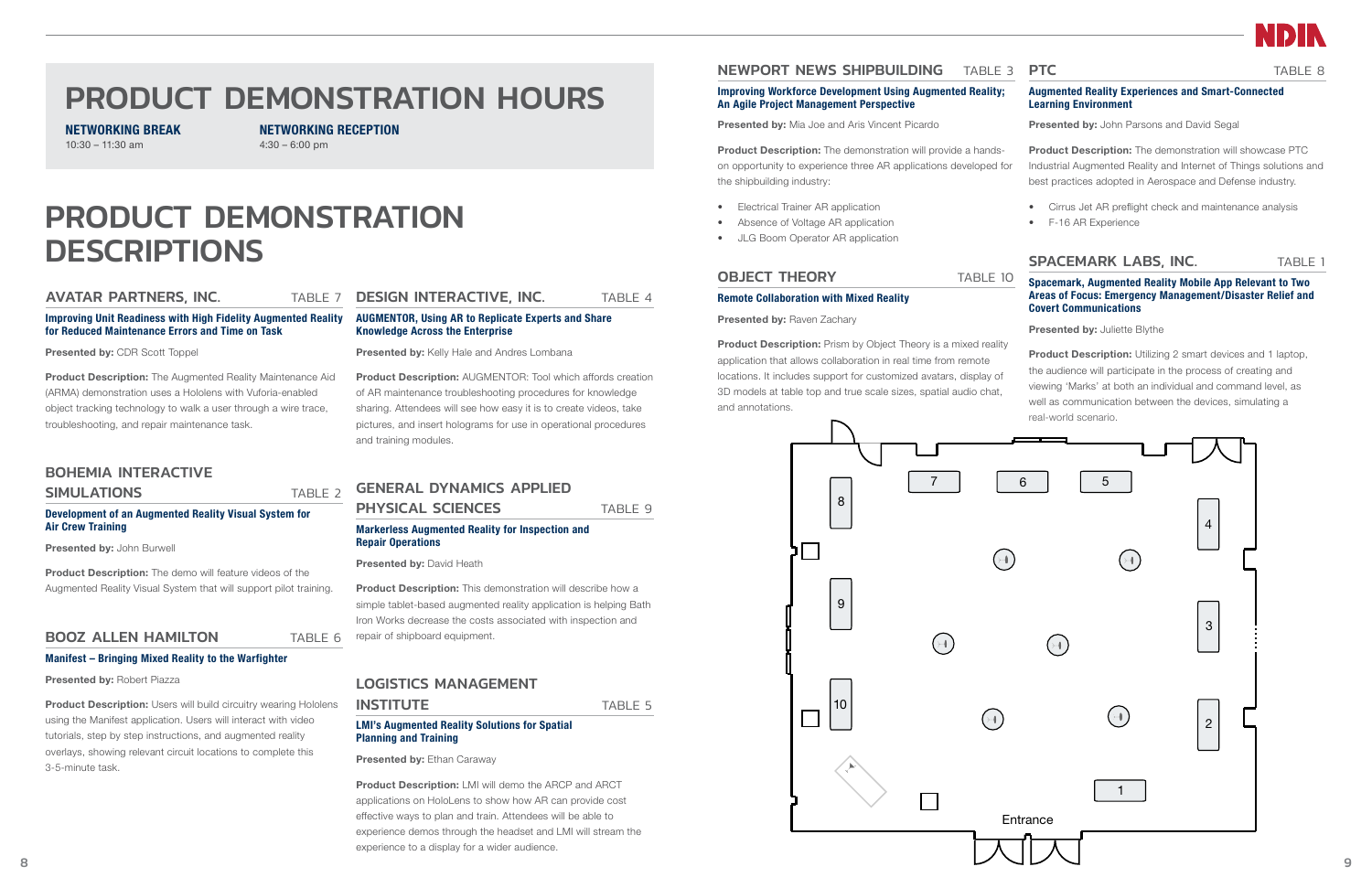

|  |  | ÷, |
|--|--|----|
|  |  |    |
|  |  |    |
|  |  |    |
|  |  |    |
|  |  |    |

# VENUE MAP NOTES